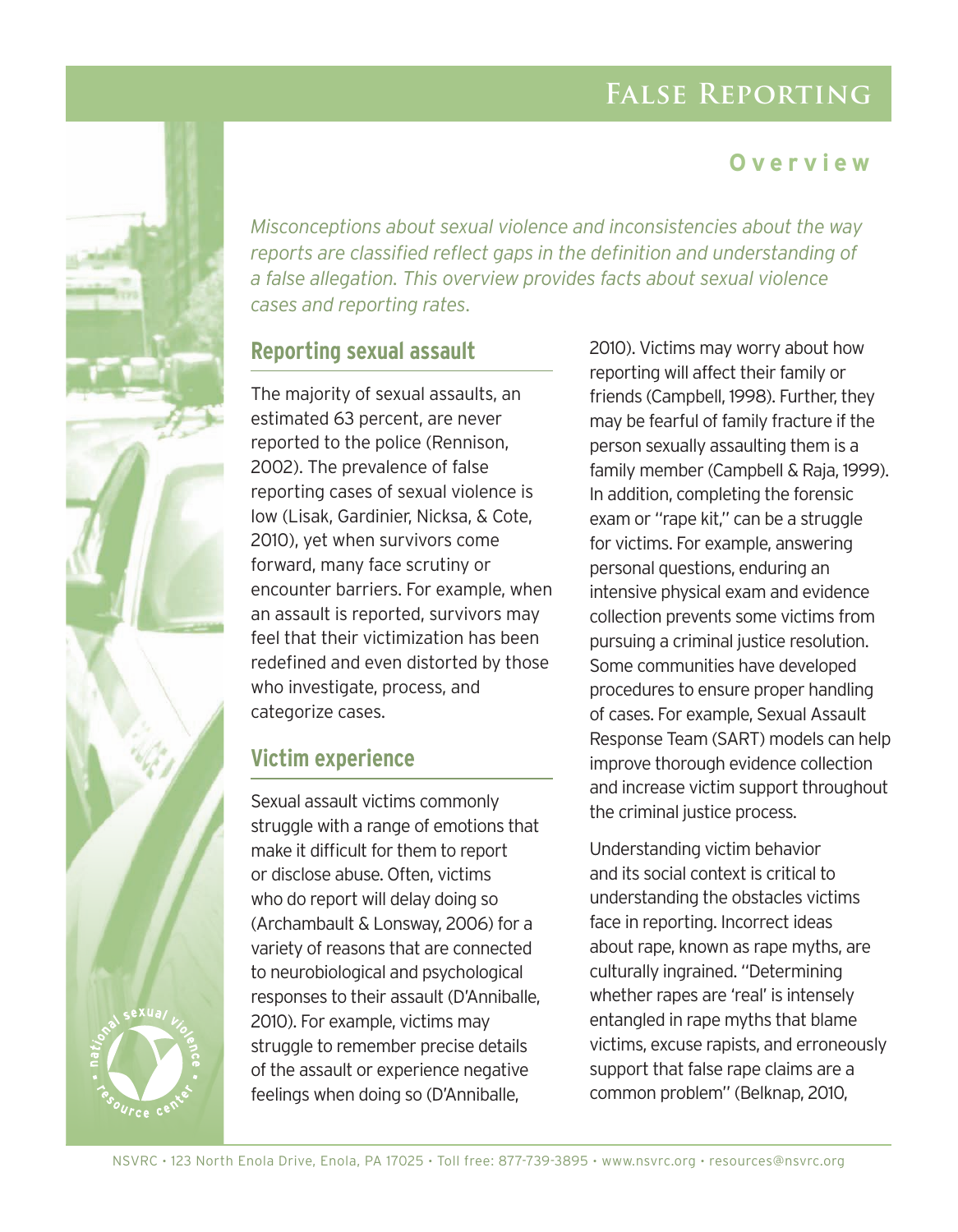p. 1335). Oftentimes, law enforcement training on sexual violence is inadequate and perpetuates misinformation about false reporting (Archambault, 2005). Consequently, what may be typical behavior for a sexual assault victim is commonly misperceived as being contrived, inconsistent or untrue. These beliefs and biases help explain why the rate of false allegations tends to be inflated and why many inaccurately believe false reports are commonplace.

### **Definitions**

Understanding the prevalence of false reporting is complicated by terminology that is often inaccurate and definitions that may vary from state to state.

Since 1929, crime data, such as reported rapes, has been submitted voluntarily by police departments regarding certain crimes. The data becomes a part of the federal report known as the *Uniform Crime Report* (*UCR*). Through the *UCR*, the Federal Bureau of Investigation (FBI) issues guidelines and definitions related to processing sexual assault cases. Although not all police departments follow these guidelines, they do seek to process and clear cases from their active case log. *UCR* identifies three main ways to clear a case: cleared by arrest, cleared by exception, and unfounded (Archambault & Lonsway, 2007). Each category has subdivisions. The unfounded category has two subdivisions: false allegations and baseless.

### **Unfounded reports**

An unfounded report is a case that is investigated and found to be false or baseless. The 'unfounded' classification is often confused with false allegations, in part because the definitions may seem similar. For example, unfounded cases include those that law enforcement believes do not meet the legal criteria for rape. It does not mean that some form of sexual assault may not have occurred, but only that from the legal perspective, in that jurisdiction, the case does not meet the legal criteria, or it is "baseless."

• False report

A false report is a reported crime to a law enforcement agency that an investigation factually proves never occurred.

• Baseless report

A baseless report is one in which it is determined that the incident does not meet the elements of the crime, but is presumed truthful.

# **Unsubstantiated report**

This terminology is not generally used for *UCR* purposes, but is often used in regular language and child abuse reporting. To be unsubstantiated a report must "provide insufficient evidence to determine whether or not crime occurred" (Archambault, n.d.).

# **Review of research**

To date, much of the research conducted on the prevalence of false allegations of sexual assaults is unreliable because of inconsistencies with definitions and methods employed to evaluate data (Archambault, n.d.). A review of research finds that the prevalence of false reporting is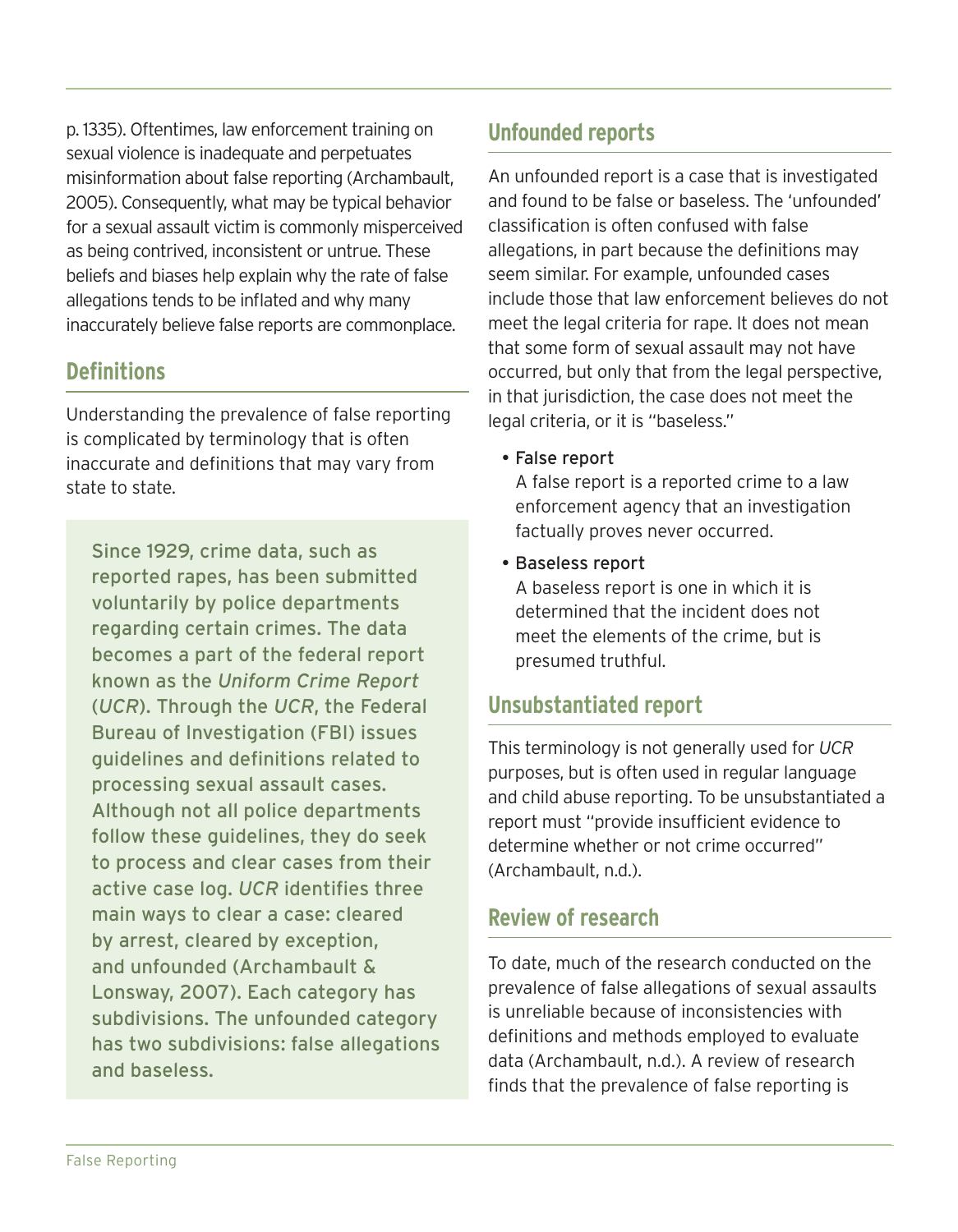

between 2 percent and 10 percent. The following studies support these findings:

- A multi-site study of eight U.S. communities including 2,059 cases of sexual assault found a 7.1 percent rate of false reports (Lonsway, Archambault, & Lisak, 2009).
- y A study of 136 sexual assault cases in Boston from 1998-2007 found a 5.9 percent rate of false reports (Lisak et al., 2010).
- Using qualitative and quantitative analysis, researchers studied 812 reports of sexual assault from 2000-2003 and found a 2.1 percent rate of false reports (Heenan & Murray 2006).

Many published reports do not clearly define false allegation, and often include data that falls outside of most accepted definitions (Lisak et al., 2010). The International Association of Chiefs of Police (IACP) upholds that, "The determination that a report of sexual assault is false can be made only if the evidence establishes that no crime was committed or attempted" (IACP National Law Enforcement Policy Center, 2005, pp. 12-13). The FBI and IACP have issued guidelines that exclude certain factors, by themselves, from constituting a false report (Lisak et al., 2010, p. 1320). These include:

- Insufficient evidence to proceed to prosecution
- Delayed reporting
- Victims deciding not to cooperate with investigators
- Inconsistencies in victim statement

While some police departments may follow these guidelines, it is not mandatory, and as a result, many do not. In addition, gaps in law enforcement training may inadvertently encourage identifying any of the following factors as indicators of a false report: delayed reporting, victim indifference to injuries, vagueness, or victim's attempt to steer away from unsafe details, suspect description, or location of offense (Archambault, 2005). As a result, many reports are classified as "false."

#### **Conclusion**

Research shows that rates of false reporting are frequently inflated, in part because of inconsistent definitions and protocols, or a weak understanding of sexual assault. Misconceptions about false reporting rates have direct, negative consequences and can contribute to why many victims don't report sexual assaults (Lisak et al., 2010). To improve the response to victims of sexual violence, law enforcement and service providers need a thorough understanding of sexual violence and consistency in their definitions, policies and procedures.